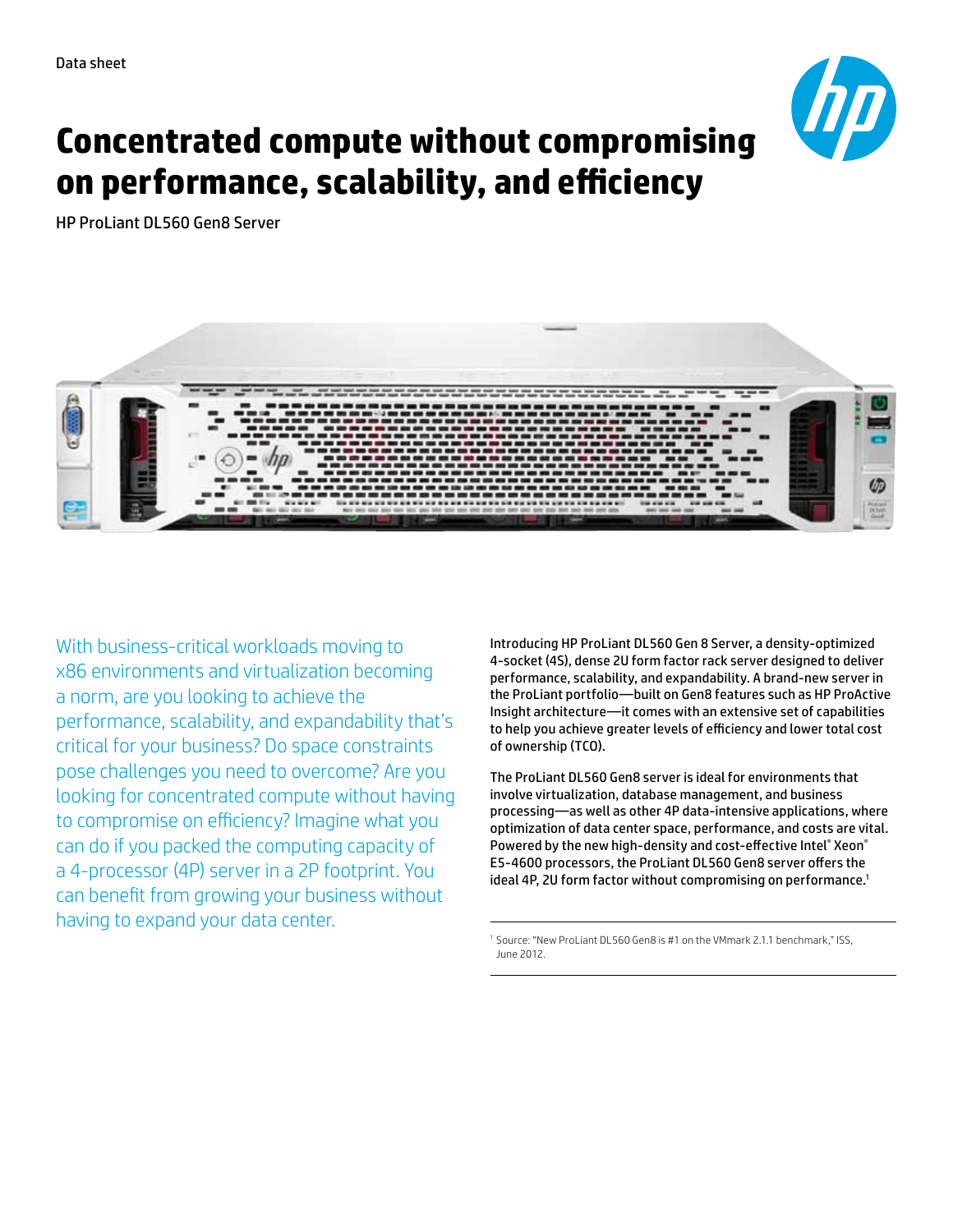### **Blending the best of both worlds**

Packed with the latest HP innovative and intuitive hardware and embedded management features, the new ProLiant DL560 Gen8 is the ideal scale-up 4P server. It blends the best of the HP ProLiant DL580 G7 Server series and HP ProLiant DL380p Gen8 servers, offering the processor density of the former at the form factor of the latter. Its dense 2U utilizes less rack space, allowing up to 21 servers per 42U rack. It features a perfect balance of new system architecture with enhanced remote access service features, extensive memory capacity, and I/O throughput—significantly accelerating virtualization performance, removing bottlenecks, and delivering the ultimate performance for your most demanding x86 workloads.

The ProLiant DL560 Gen8 server integrates your storage, network devices, and facility resources into a common infrastructure to enable your data centers to respond quickly in an agile business environment. With a wide range of features, it simplifies and improves management tasks to help you achieve greater levels of efficiency and lower the TCO, resulting in a better return on your server investment.

### **Key features and benefits**

#### **World-class performance, scalability, and expandability**

- Density-optimized 4P computing in a dense 2U helps increase computing footprint by enabling consolidation of servers and repurposing valuable space, while 4S computing supports up to four cost-effective Intel Xeon E5-4600 processors (each up to eight cores and 130 watts) without system configuration restrictions.
- Up to six PCIe 3.0 expansion slots (3x16) enhances serviceability, provides improved latency, and offers a significantly improved bandwidth per I/O expansion slot (compared to G7 servers).
- 48 DDR3 DIMM sockets, for up to 1.5 TB of HP SmartMemory, and a maximum memory speed up to 1600 MHz.

#### **Improved memory, storage, and throughput performance**

- HP SmartMemory offers improved performance, quality, manageability, and efficiency while reducing downtime and energy costs, including up to 20 percent less power using low voltage registered dual in-line memory modules (RDIMMs) without impacting performance.<sup>2</sup>
- HP Smart Array P420i RAID controller—with optional 512 MB flash-backed write cache (FBWC)—supports HP SmartStorage and HP SmartDrive, along with a choice of a wide section of two 2.5-inch SFF SAS and SSD drives, providing improved RAID controller performance, and drive interface and serviceability information.

• HP FlexibleLOM allows customization of server networking today, and the ability to meet future needs without overhauling server hardware—by providing a choice of networking bandwidth (between a 4x1G or 2x10G Ethernet and a 2x10G FlexFabric), technology, HP OEM vendor partners, and number of ports.

#### **Enhanced user experience**

- HP SmartDrive hot-plug drive carrier improves drive-status indication with an intuitive "do not remove LED" icon-based display, and reduces data loss and improves serviceability.
- HP Smart Socket guide facilitates quicker and more intelligent installation or upgrade of your processor, virtually removing downtime.
- Integrated Lifecycle Automation, an industry-first feature standard across all ProLiant servers, provides embedded provisioning tools and system maintenance capabilities removing tedious, time-consuming tasks.
- Dynamic Workload Acceleration converges storage, compute, and I/O to turbo-charge application performance, delivering smarter data protection for ever-increasing hard drive capacities.
- Automated Energy Optimization utilizes the embedded intelligence of the HP Sea of Sensors 3D across location, power utilization, and thermal demand, enabling more reliability, better performance, and lesser costs.

#### **Faster, intuitive, simplified server configuration and management**

- HP Intelligent Provisioning—a single embedded tool built into Gen8 servers for all set-up and configuration tasks—provides the firmware, drivers, and tools you need to quickly get your systems online without the need for HP disks or downloads.
- HP Active Health provides 24x7 agentless health monitoring and alerting, and 100 percent configuration change logging—helping you start problem analysis faster, using unified diagnostic tools that enable secure data transfer to HP Service and Support.
- HP Smart Update is a breakthrough system-maintenance tool with one-click simplicity that systematically updates firmware and system software across your servers and blade infrastructures.
- HP Insight Control allows you to proactively monitor your ProLiant server's health and performance (both physical and virtual), deploy them quickly, reduce energy costs, and control your ProLiant servers from anywhere.
- HP Insight Online provides one-stop remote monitoring and support of your infrastructure.

<sup>2</sup>Source: HP internal lab testing, ISS, January 2012.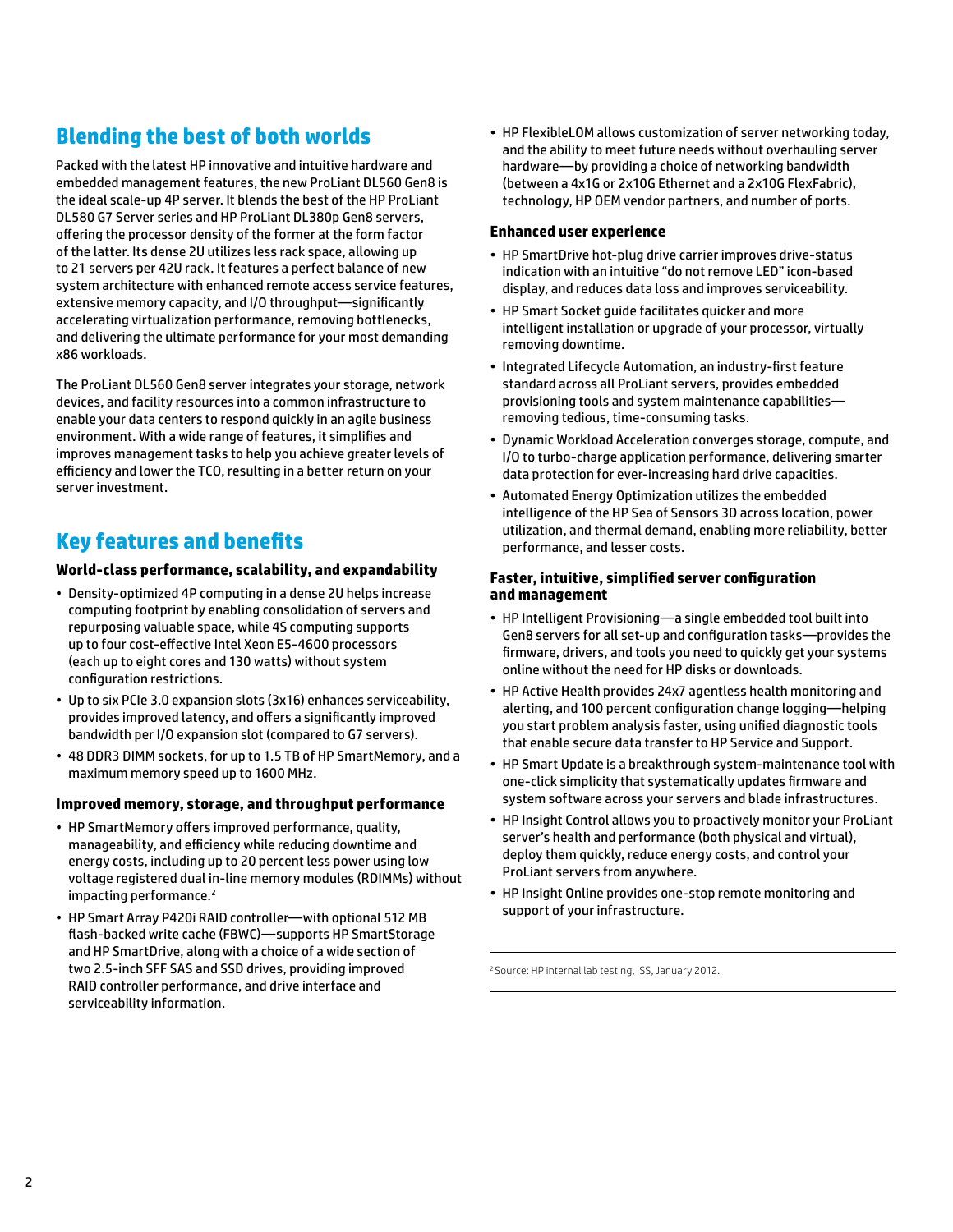## **Technical specifications**



| <b>Processor and memory</b>          |                                                                                                                                                                                 |
|--------------------------------------|---------------------------------------------------------------------------------------------------------------------------------------------------------------------------------|
| <b>Processor family</b>              | Intel Xeon E5-4600                                                                                                                                                              |
| <b>Number of processors</b>          | 2 or 4                                                                                                                                                                          |
| <b>Processor cores</b>               | 8, 6, or 4                                                                                                                                                                      |
| <b>Maximum processor speed</b>       | $2.9$ GHz                                                                                                                                                                       |
| Cache                                | 20 MB L3<br>16 MB L3<br>15 MB L3<br>12 MB L3                                                                                                                                    |
| <b>Memory type</b>                   | DDR3 RDIMM                                                                                                                                                                      |
| <b>Memory slots</b>                  | 48 DIMM slots                                                                                                                                                                   |
| <b>Maximum memory</b>                | $1.5$ TB                                                                                                                                                                        |
| <b>Memory protection features</b>    | Advanced error checking and correcting (ECC) and DIMM address/parity protection;<br>memory lockstep mode; online spare plus failed DIMM isolation; patrol and demand scrubbing. |
| <b>Drives supported</b>              | Up to 5 hot-plug 2.5-inch SFF SAS/SSD                                                                                                                                           |
| <b>Network controller</b>            | 1 FlexibleLOM Adapter                                                                                                                                                           |
| <b>Storage controller</b>            | 1 Smart Array P420i                                                                                                                                                             |
| <b>Deployment</b>                    |                                                                                                                                                                                 |
| <b>Form factor</b>                   | Rack                                                                                                                                                                            |
| <b>Rack height</b>                   | 2U                                                                                                                                                                              |
| <b>System fan features</b>           | Redundant standard                                                                                                                                                              |
| <b>Management</b>                    | HP Integrated Lights-Out 4 (iLO4), Insight Control (optional)                                                                                                                   |
| Power supply type                    | Hot-plug redundant power supply                                                                                                                                                 |
| <b>Warranty (parts-labor-onsite)</b> | 3-year parts exchange, 3-year labor, and 3-year onsite                                                                                                                          |
| <b>QuickSpecs URL</b>                | http://h18000.www1.hp.com/products/quickspecs/14395_div/14395_div.html                                                                                                          |